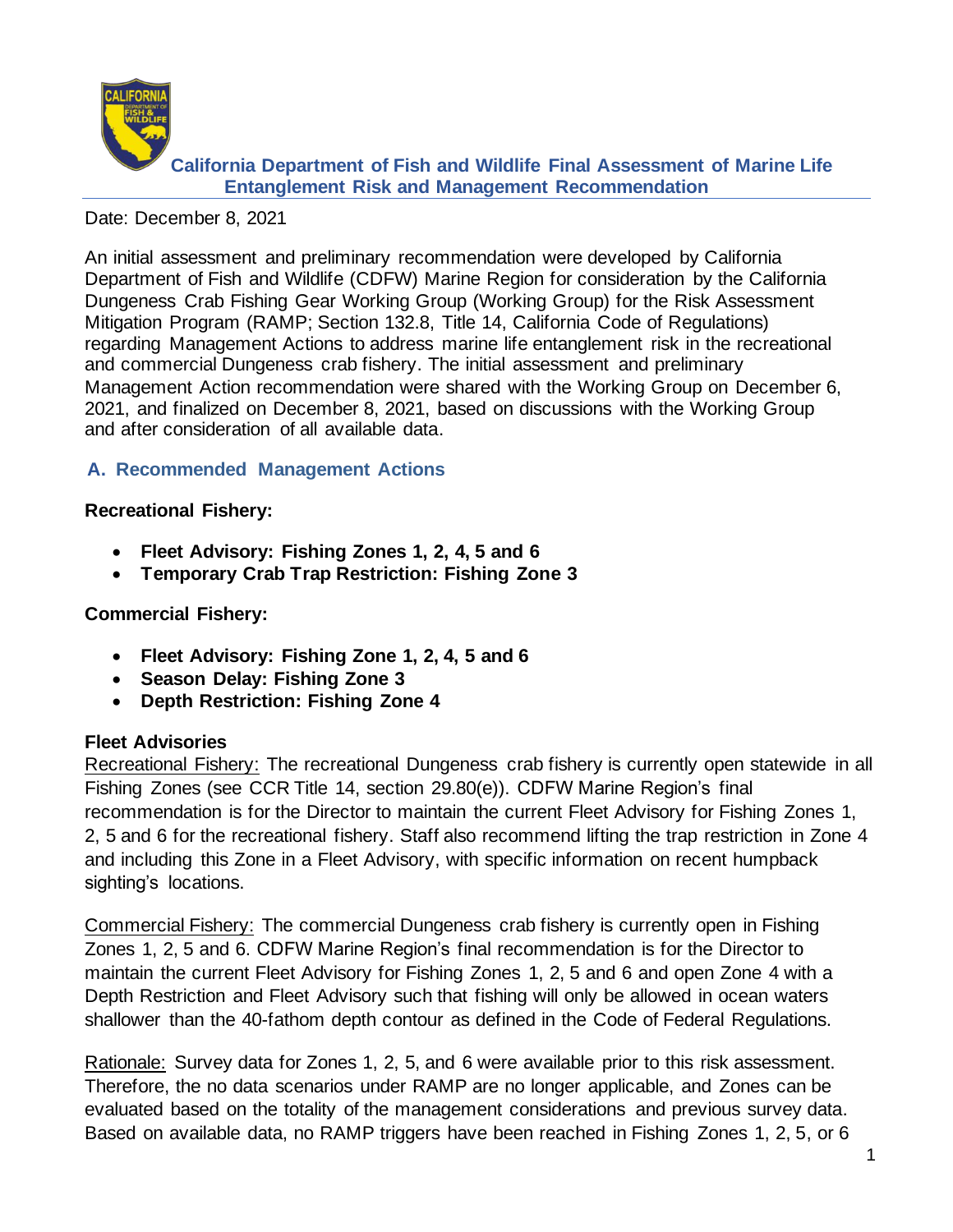that would require Management Action. Several concentrations of humpback whales remain in Zones 3 and 4, indicating humpback whales remain in California waters and the migration to winter breeding grounds is still ongoing. However, the concentration and distribution of whales in Zone 4 could permit fishing to begin if a Depth Restriction is implemented for the commercial fishery to be protective of humpback whales as they continue their migration out of California. Therefore, the recreational and commercial crab fleets should use additional precaution when setting gear in Zones 1, 2, 4, 5 and 6 because humpback whales may still be present. Both the commercial and recreational fishing fleet should remain vigilant and move or avoid setting gear in areas where whales are transiting or foraging to further minimize risk of entanglement. The recommendation is for these Management Actions to remain in place until they can be reevaluated at the next risk assessment (expected to occur on or around December 15, 2021) to inform this next risk assessment by the Director.

### **Crab Trap Restriction/ Season Delay/ Depth Constraint**

Recreational Fishery: A temporary recreational crab trap restriction is currently in place for Fishing Zones 3 and 4. CDFW Marine Region's final recommendation is for the Director to continue this temporary trap restriction for the recreational fishery in Zone 3 and lift the restriction for Zone 4.

Commercial Fishery: A season delay is currently in place for Fishing Zones 3 and 4 for the commercial Dungeness crab fishery. CDFW Marine Regions final recommendation is for the Director to continue a season delay for the commercial fishery in Zone 3 and implement a Depth Restriction for Zone 4 with a Depth Restriction such that fishing will only be allowed in ocean waters shallower than the 40-fathom depth contour as defined in the Code of Federal Regulations.

Rationale: Based on exceedance of Marine Life Concentration triggers for humpback whales in Zones 3 and 4, continued Management Action is necessary.

• Zone 3: Cascadia Research vessel surveys and CDFW aerial surveys indicated numerous aggregations of humpback whales across Zone 3. Based on both datasets, humpback whales were distributed widely both inshore and offshore. Given the significant number of humpback whales observed, there remains an increased risk of entanglement with vertical lines and surface gear in Zone 3. A continuation of the commercial season delay and temporary recreational trap restriction in Zone 3 is the recommended Management Action based on the wide distribution of humpback whales across all depths within this Zone. A Depth Restriction or Gear Reduction for the commercial fishery would not minimize entanglement risk due to whale distribution and expected high gear concentrations during the season opener for both fisheries in Zone 3. As a result, CDFW Marine Region's final recommendation is a continued delay of the Fishing Season for the commercial fishery and the continued temporary restriction on the use of crab traps for the recreational fishery in Zone 3. The recommendation is for these Management Actions to remain in place until they can be reevaluated at the next risk assessment (expected to occur on or around December 15, 2021). The next Working Group meeting date is likely to occur on or around December 14, 2021, to inform this next risk assessment by the Director.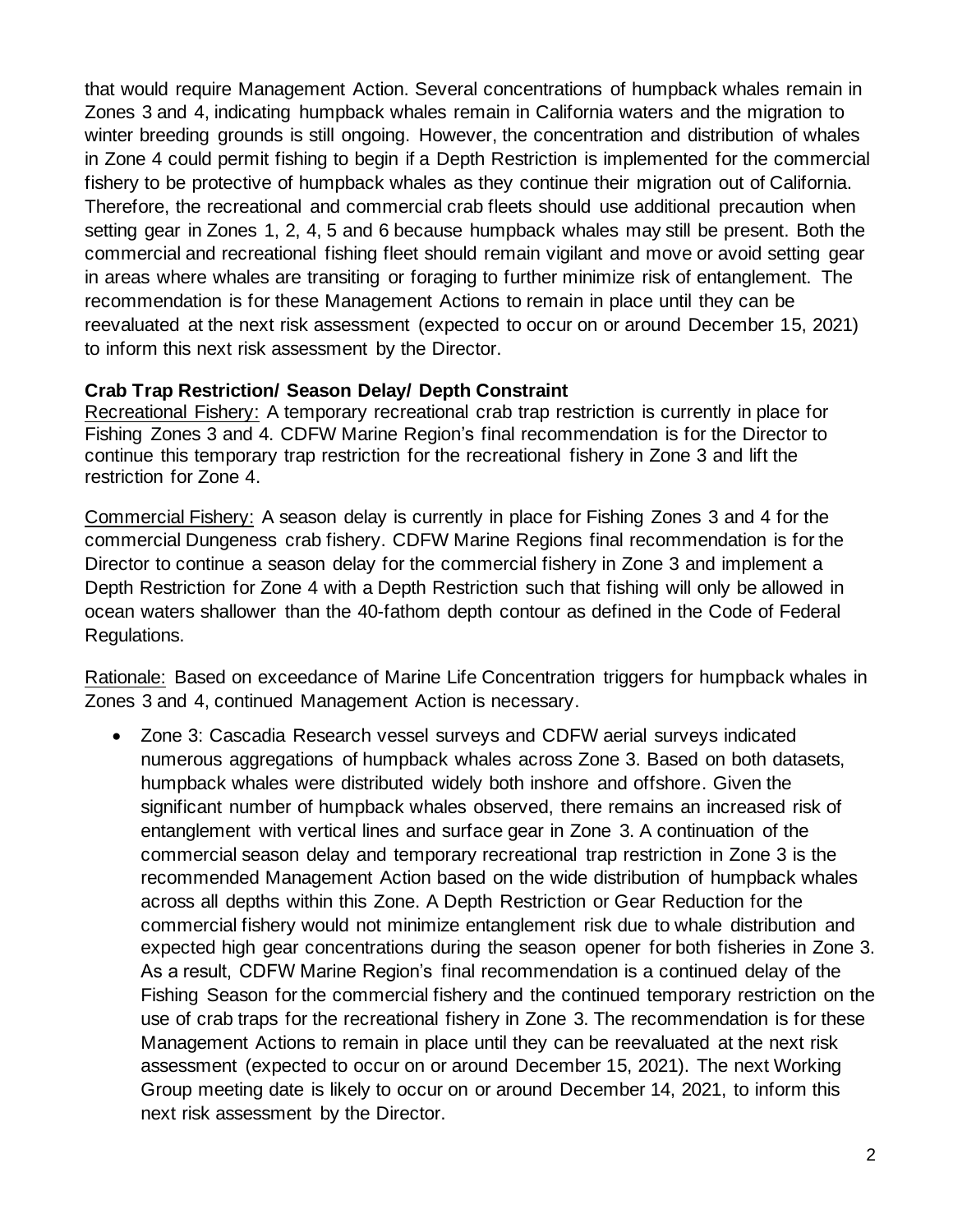• Zone 4: Monterey Bay Whale Watch (MBWW) data indicate above average daily sightings within Zone 4. Based on Cascadia vessel survey data, most sightings occurring on canyon edges over deep water (>50 fathoms). A Depth Constraint may therefore be effective at reducing co-occurrence between humpback whales and trap gear within Fishing Zone 4. The recommended Management Action for Zone 4 is to lift the temporary recreational trap restriction and to open the commercial fishery with a Depth Restriction seaward of the 40-fathom contour such that fishing will only be allowed in ocean waters shallower than the 40-fathom depth contour (as defined by approximating the 40-fathom depth contour by connecting the appropriate set of waypoints adopted in Federal Regulations and published in Title 50, Code of Federal Regulations Part 660). Humpback sightings continue to decline within this Zone and recent survey data indicate the remaining whales to be on the edge of the Fishing Grounds in predominately deeper water. CDFW Marine Region's final recommendation for the commercial fleet in Zone 4 is based on the continuing decline in whale abundance, their distribution, and the new "whale fair start provision" that Is anticipated to discourage participants from fishing in Zone 4 if they plan on fishing Zone 3 without a 30-day delay penalty. In addition, vessels home ported in Half Moon Bay and San Francisco will not be able to transit back from Zone 4 with Dungeness crab on board. Although this may limit fishing activity in Zone 4 upon opening, the above historic average sightings of whales in Zone 4, along with their distribution over deep water make a Depth Restriction for the commercial fishery warranted. This is supported by the presence of numerous aggregations of humpback whales in Zone 3, in particular a grouping at the southern end of Zone 3 just north of the border with Zone 4, indicating a precautionary approach in adjacent Zone 4 is appropriate. The recommendation is for these Management Actions to remain in place until they can be reevaluated at the next risk assessment (expected to occur on or around December 15, 2021). to inform this next risk assessment by the Director.

#### **Summary of RAMP triggers and Management Considerations analyzed during preparation of this Final Assessment and Final Recommendation.**

**B. Marine life entanglement risk, based on triggers in subsection (c)**

# **Confirmed Entanglements in California Commercial Dungeness Crab Gear:**

- During the current Fishing Season: 0
- During the current calendar year: 1 humpback whale

Confirmed Entanglements in Unknown Fishing Gear reported from California:

- During the current Fishing Season: 0
- During the current calendar year: 1 Humpback whale
	- Note: Three additional confirmed entanglements in unidentified fishing gear are under review, one of which is known not to be commercial Dungeness crab gear.

### **Marine Life Concentration Surveys and/or Satellite Telemetry Observations:**

• **Fishing Zone 3 and 4:** Cascadia Research Vessel surveys observed 60 humpback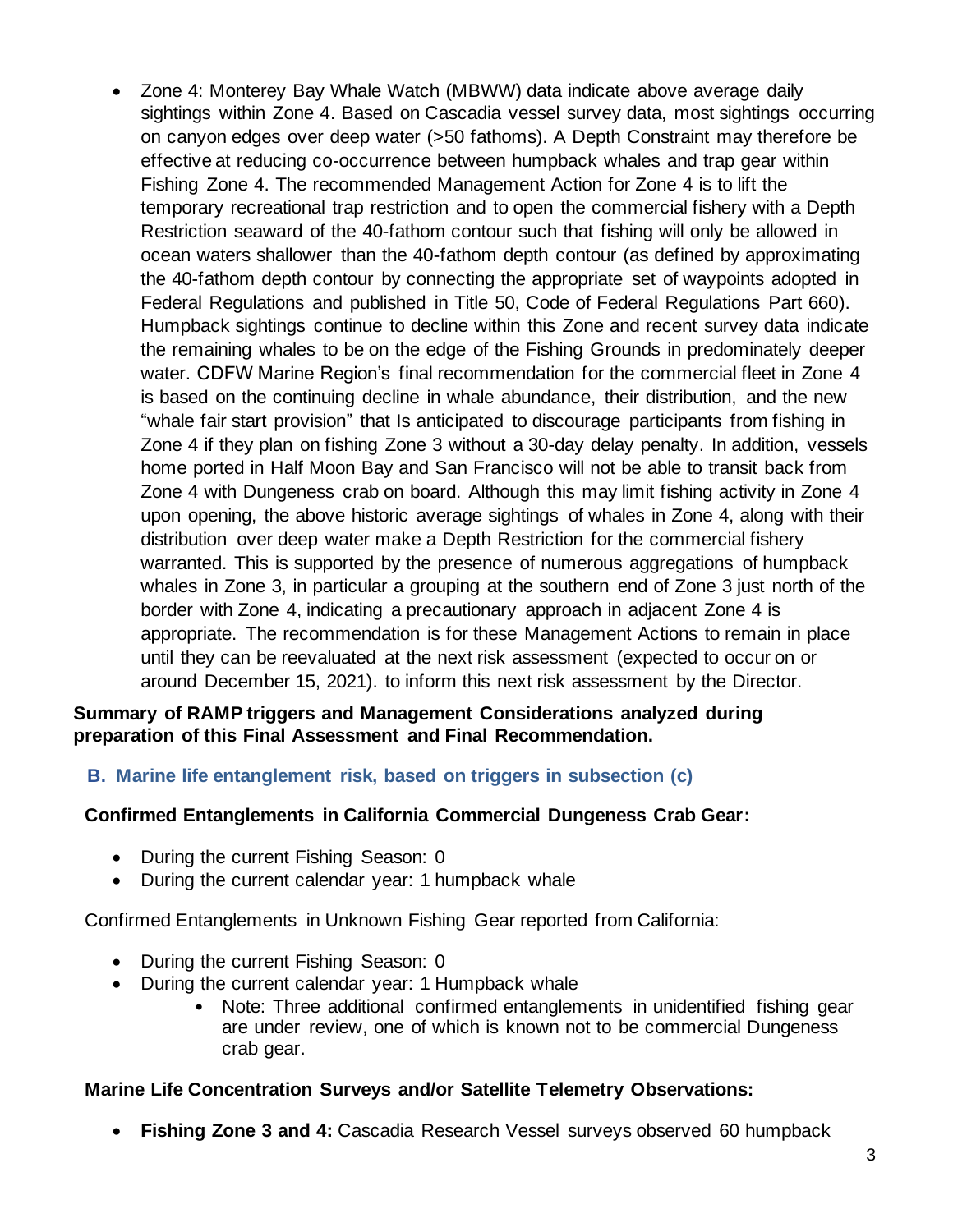whales in Zone 3, exceeding the trigger pursuant to Title 14, CCR, section 132.8(c)(2)(A)(4)(a) of 20 humpbacks in a single Fishing Zone. In addition, based on MBWW data, the most recent running weekly average for Zone 4 is 6.3 humpback whales, which exceeds 5 humpback whales in a single Fishing Zone and triggers management response under RAMP (c)(2)(A)(4).

## **C. Scope of risk based on Management Considerations in subsection (d)**

Section 132.8(d)(2): Information from NOAA

• No additional information was made available for this risk assessment

Section 132.8(d)(3): Effectiveness of management measures to reduce entanglement risk

- In Zone 3, the aerial survey and vessel-based observations show continued aggregations of foraging humpback whales. As a result of Marine Life Concentration triggers for humpback whales being met, a continuation of the Fishing Zone delay/temporary trap prohibition is the most effective Management Action for Zone 3 to minimize co-occurrence with Dungeness crab trap fishing gear and Actionable Species.
- In Zone 4, the aerial survey, vessel-based observations and MBWW data show continued aggregations of humpback whales and foraging occurring along the canyon edges. As a result of Marine Life Concentration triggers for humpback whales being met, a Depth Constraint for the commercial fishery is the most effective Management Action for Zone 4 to minimize co-occurrence with Dungeness crab trap fishing gear and Actionable Species.
- In Zones 1, 2, 4, 5 and 6, a Fleet Advisory is the most effective Management Action based on the whales observed and known migration patterns in these areas.

Section 132.8(d)(4): Total economic impact to the fleet and fishing communities

• A continuation of the Fishing Zone 3 delay will impact operators and businesses. In particular, there will be economic costs to individual operators, however given the risk of entanglement (which is expected to decrease), the short-term economic costs must also be weighed against the longer-term viability of the commercial fishery across California. A Depth Constraint in Fishing Zone 4 will allow fishing opportunity for operators and businesses during the coming holidays.

Section 132.8(d)(5): Data availability within and across Fishing Zones

• CDFW aerial survey data are available for Zones 3 and 4. Cascadia Research vessel survey data are available for Zones 3 and 4. MBWW data are available for Zone 4. Point Blue Conservation Science observation data are available for Zones 3, 4, and 6.

Section 132.8(d)(6): Known historic marine life migration patterns

• Aerial and vessel-based surveys indicate continued aggregations of humpback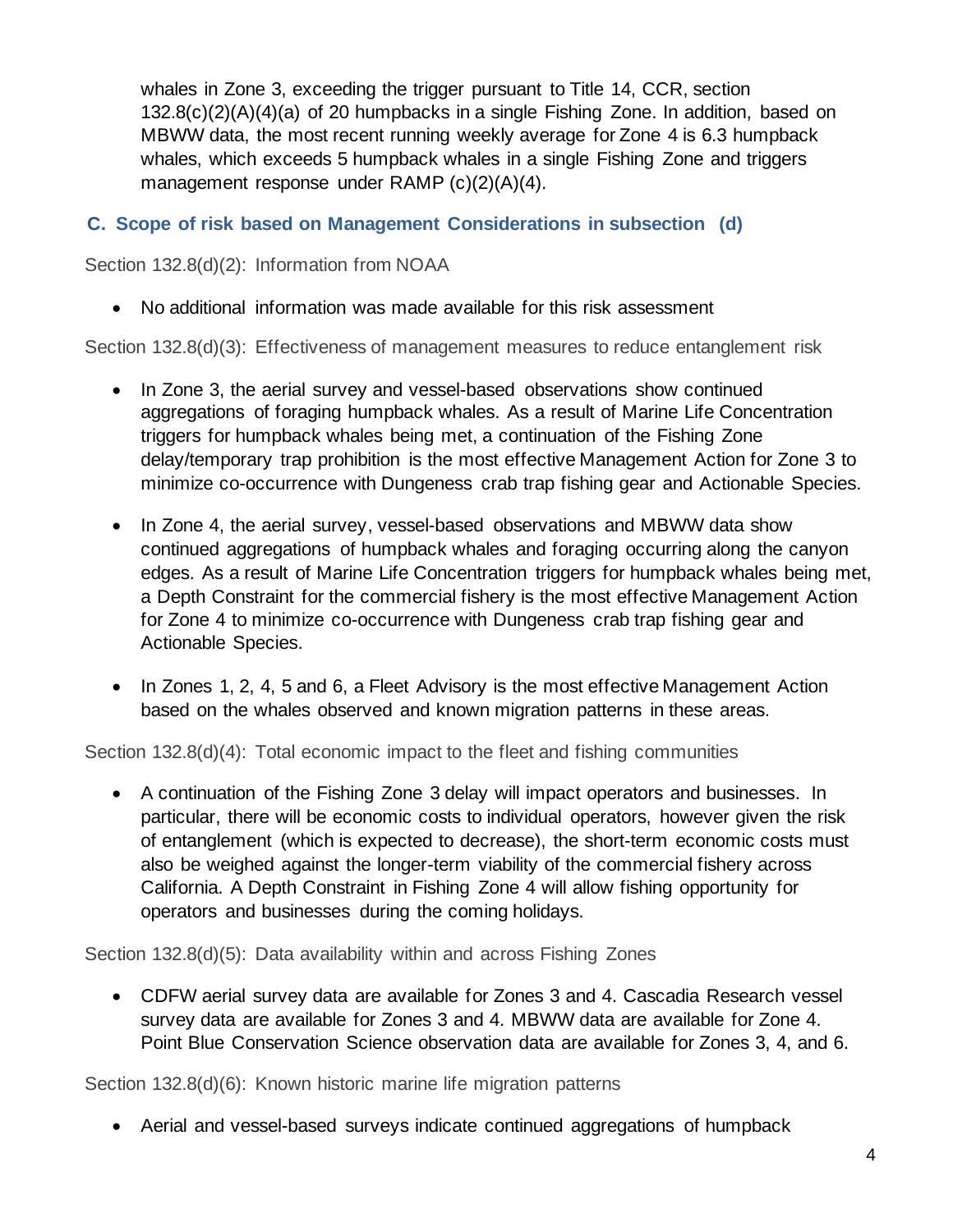whale broadly distributed across Zone 3 and smaller aggregations on the canyon/shelf edges in Zone 4.

• Presence of humpback whales is slightly above average based on MBWW data, an indication that migration out of California waters is still ongoing.

Section 132.8(d)(7): Fishing Season dynamics

• Landing's data and bi-weekly reporting are currently being compiled and will be included in the next risk assessment.

Section 132.8(d)(8): Known distribution and abundance of key forage

• Humpbacks were distributed widely both inshore and offshore feeding primarily on schooling fish within Zone 3.

Section 132.8(d)(9): Ocean conditions

• The prediction of ENSO conditions was last updated on November 11, 2021. La Niña is likely to continue through the Northern Hemisphere winter 2021-22 (~90% chance) and into spring 2022 (~50% chance during March-May).

Section 132.8(d)(10): Current Impact Score Calculation

• Impact score calculation under RAMP began on January 1, 2021. The current impact score is 1.13 for humpback whales and 0 for blue whales and Pacific leatherback sea turtles.

Section 132.8(d)(11): Actionable Species migration into or out of Fishing Grounds and across Fishing Zones

- As of December 3, Cascadia Research reported at least 18 humpback arrivals to mainland Mexico and Baja breeding grounds, which are known to be from California waters. This is a twofold increase over the data that was reported during the last risk assessment.
- Based on aerial surveys conducted by CDFW and vessel surveys conducted by Cascadia Research, humpback whales and are still present within the Gulf of the Farallones and Monterey Bay.